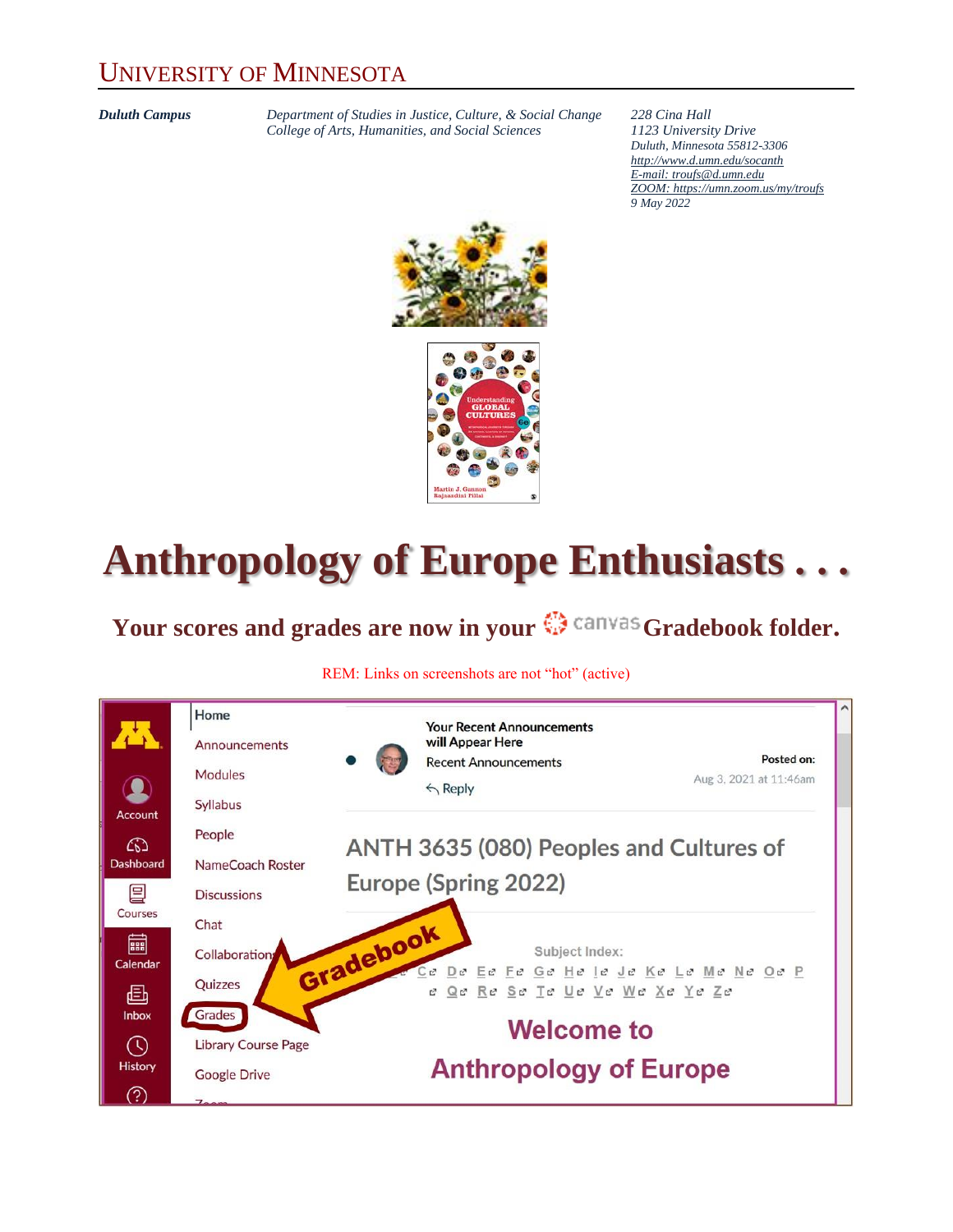|                | <b>AITH JUUU (UUU)</b> | <b>TOOL OLUMPILE</b><br>U(1)   |               |           |
|----------------|------------------------|--------------------------------|---------------|-----------|
|                | 2022 Spring (12/27/202 | <b>Grades for Test Student</b> | tio           | At Grades |
|                | Home                   |                                | Select Op.    |           |
| <b>Account</b> | Announcements          | <b>Arrange By</b>              |               |           |
| ඟ              | <b>Modules</b>         | Due Date<br>$\wedge$           |               |           |
| Dashboar<br>d  | People                 | <b>Assignment Group</b>        |               |           |
| 囯              | <b>NameCoach</b>       | Due Date                       | <b>Status</b> | Score     |
| Courses        | Roster                 | Module                         |               |           |
| بب<br>888      | <b>Discussions</b>     | Name                           |               |           |
| Calendar       | $Chat$                 | <b>SIMON Keeve</b>             |               |           |

REM: Links on screenshots are not "hot" (active)

You should have scores for all *Discussion* postings *that were entered on time*, or by the end of the announced amnesty periods, or by the mutually agreed upon completion date(s).

**Please note that the top letter grade allowed in general by the University of Minnesota is an** *A***, which is 94%.** When you are looking at your scores and figuring out your grades keep in mind that the University of Minnesota does not in general have an *A+* letter grade, for reasons not well articulated by the University.

#### **The top score for the class was 95.96%, 95.43%, 94.11%. Congratulations! I'm sorry the University of Minnesota does not have an A+ for you.**

Keep in mind also that the UMD Grading and Transcripts Policy was newly defined on 3 January 2011 and that, as earlier mentioned, this course does its best to follow those guidelines. For a direct comparison of your Anthropology of Europe scores with that UMD Policy have a look at the materials on the course "Grading Policies" WebPage at [<http://www.d.umn.edu/cla/faculty/troufs/anth3635/cegrades.html#gradingpolicies](http://www.d.umn.edu/cla/faculty/troufs/anth3635/cegrades.html#gradingpolicies)>. The Anthropology of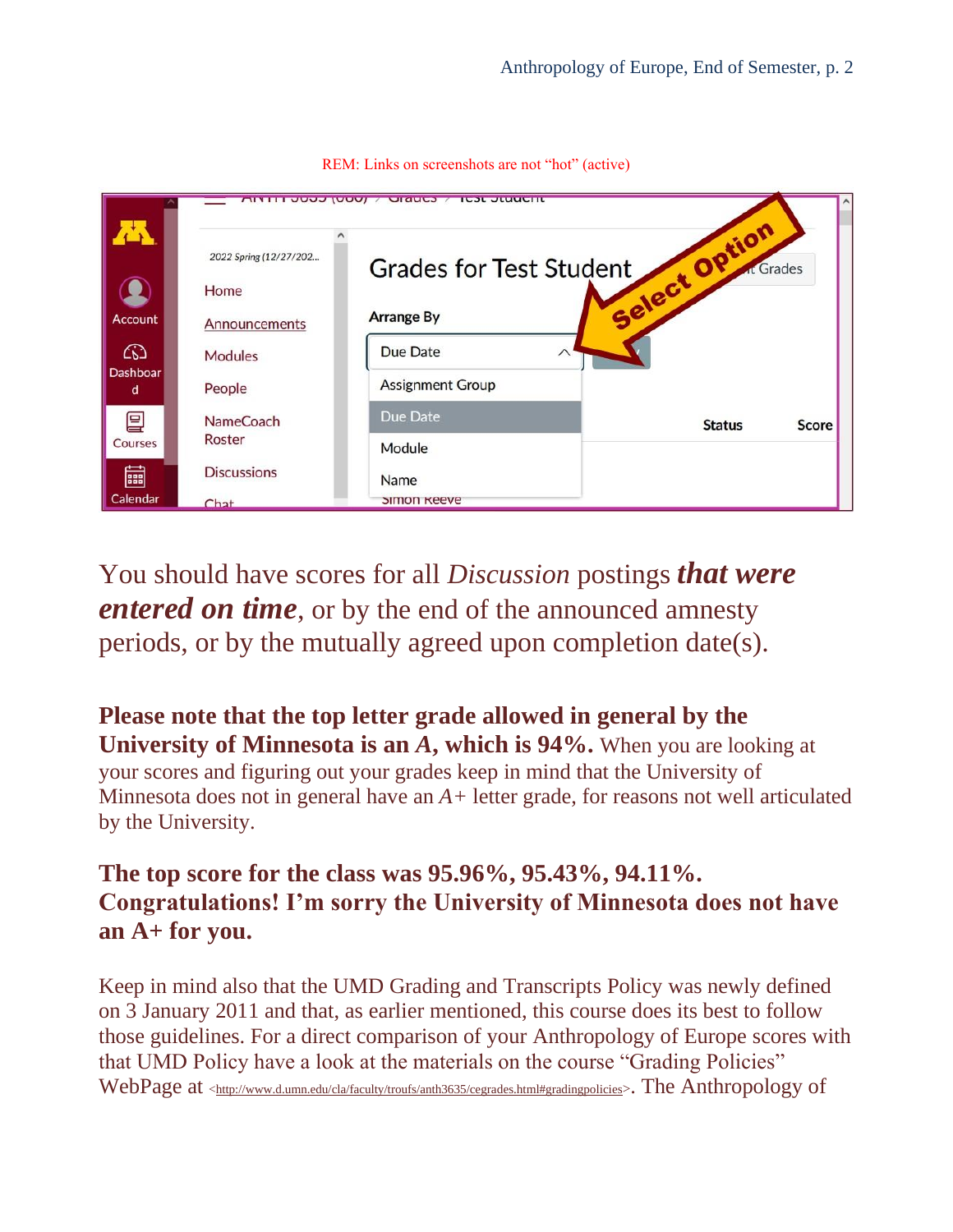Europe "Curve" is on-line at [<http://www.d.umn.edu/cla/faculty/troufs/anth3635/cegrades.html#curve>](http://www.d.umn.edu/cla/faculty/troufs/anth3635/cegrades.html#curve).

If you are interested, some additional philosophical observations on project and exam and *Forum* grades, and the like, are on-line at "**[The Strike Zone](http://www.d.umn.edu/cla/faculty/troufs/anth3635/cegrades.html#strikezone)**" and "**[The Curve](http://www.d.umn.edu/cla/faculty/troufs/anth3635/cegrades.html#curve)**" and "**[Grading Gymnastics](http://www.d.umn.edu/cla/faculty/troufs/anth3635/cegrades.html#gymnastics) . . . .**"

### **I expect that the Anthropology of Europe grades will be officially submitted to the Registrar Wednesday evening (11 May 2022).**

**Have a look at and review your Canvas Gradebook folder, and if you have questions and/or comments please let me know:** <mailto:troufs@d.umn.edu>**.**

**Your Final Grade for the course is listed at**  the very bottom of your  $\otimes$  canvas gradebook **individual page.**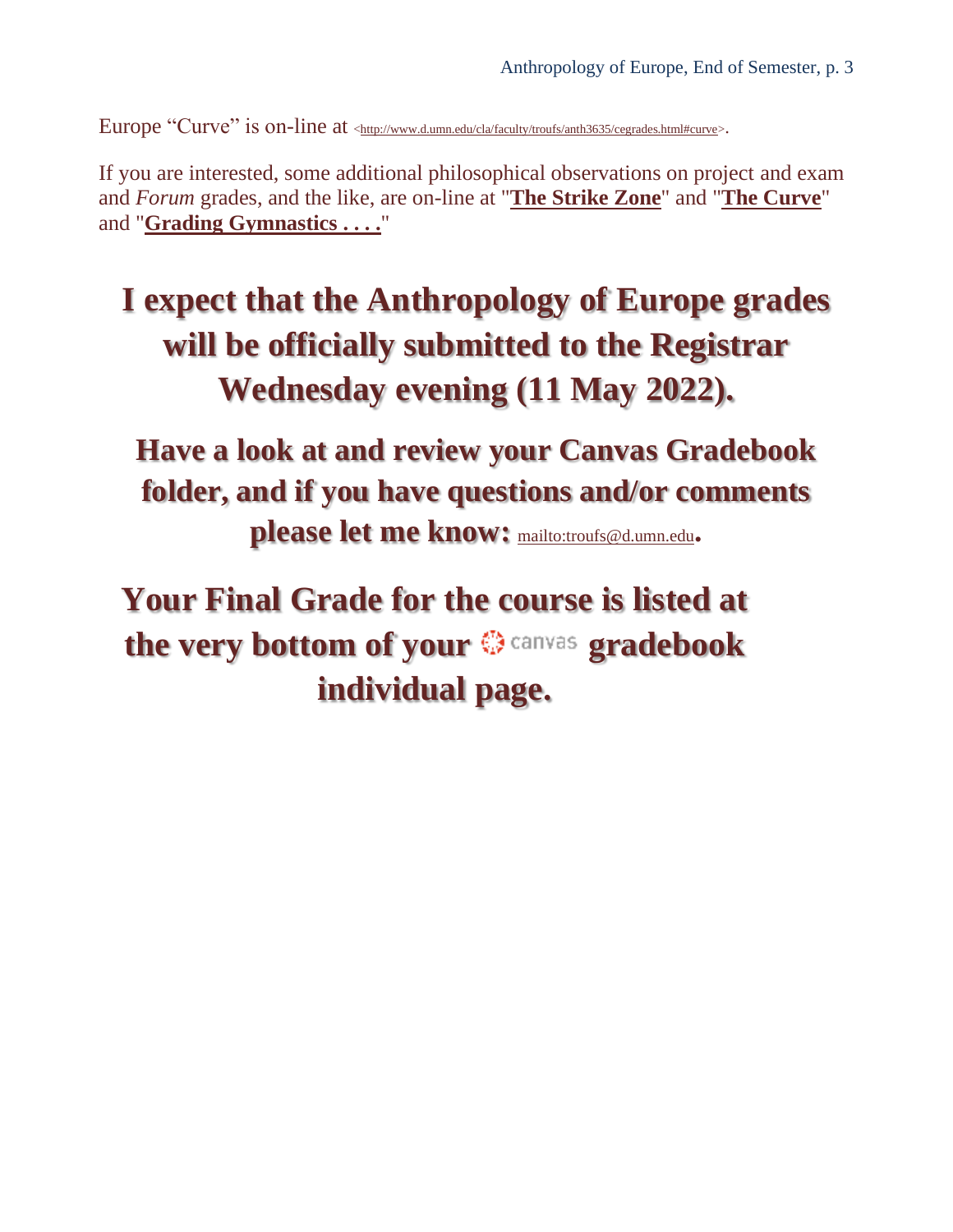| <b>Assignment Group</b>                                                                      | Grade                | Letter<br>Grade | % of<br>Grade |  |
|----------------------------------------------------------------------------------------------|----------------------|-----------------|---------------|--|
| "SUNDAY MEMOS"                                                                               |                      |                 |               |  |
| <b>VIDEO EXPLORATIONS</b>                                                                    | ٠                    |                 | ٠             |  |
| <b>SLIDE DECKS</b>                                                                           | ٠                    | ٠               | à.            |  |
| <b>READINGS FOR THE WEEKS</b>                                                                |                      |                 |               |  |
| OTHER ASSIGNMENT INFORMATION                                                                 |                      |                 |               |  |
| (optional) EXPLORE CANVAS: USEFUL CANVAS "HOW TO "<br>(Recommended if you are new to Canvas) |                      |                 |               |  |
| (optional) MPIRG                                                                             |                      | ٠               | ٠             |  |
| (optional) STUDY ABROAD                                                                      | ٠                    | ٠               | ×             |  |
| (optional) FOR FUN TRIVIA                                                                    |                      |                 |               |  |
| (optional) HOLIDAYS                                                                          |                      |                 |               |  |
| (optional) ZOOM                                                                              | ٠                    | $\sim$          | ٠             |  |
| (optional) OTHER                                                                             | ×                    | ×               | ×             |  |
| <b>KYPSELI PAPER</b>                                                                         | 96% (96 /<br>100)    | А               |               |  |
| IN THE NEWS IN EUROPE                                                                        | 90% (18 / 20) B+     |                 | ٠             |  |
| DISCUSSIONS (Forums)                                                                         | 97.14% (204<br>/210  | А               |               |  |
| QUIZZES MIDTERM AND FINAL EXAMS                                                              | 96.79% (813<br>/840  | А               |               |  |
| <b>PROJECT = PRESENTATION + TERM PAPER</b>                                                   | 94.44% (510<br>/ 540 | А               | Final Grade   |  |
| (optional) EXTRA CREDIT (see note about Gradebook entry)                                     |                      |                 |               |  |
| Do Not Use These Items                                                                       |                      |                 |               |  |
| <b>Imported Assignments</b>                                                                  |                      |                 |               |  |

REM: Links on screenshots are not "hot" (active)

(sample page)

**PLEASE NOTE: Because of the quirks of the Canvas Gradebook the "Optional Extra Credit" scores and points are NOT listed here, BUT THE POINTS are included by Canvas when adding up your total points. No one seems to know why that hasn't been fixed.**